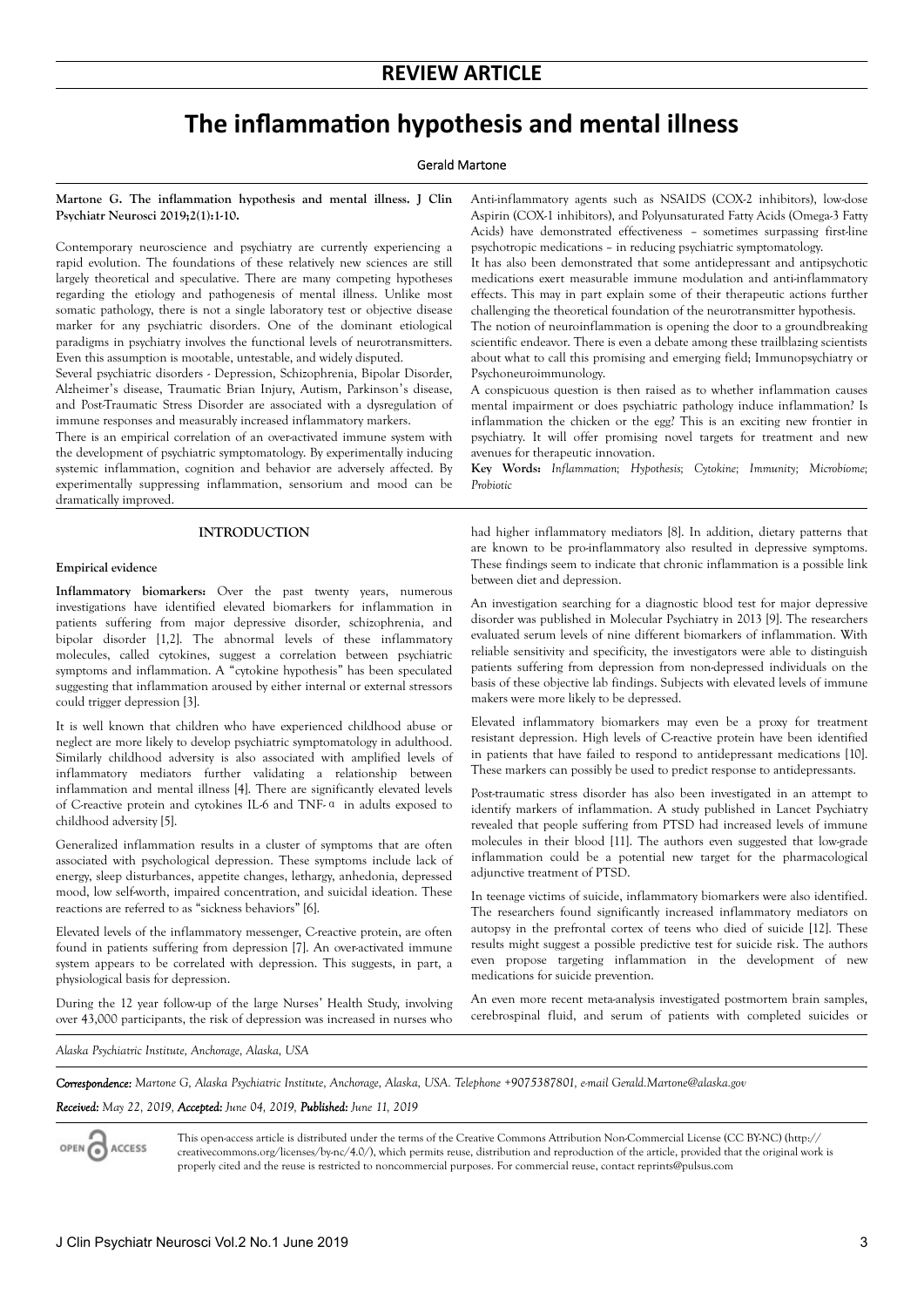## **Martone**

suicidality. The researchers identified higher levels of inflammatory markers in patients with high suicide risk compared to non-suicidal healthy controls. The authors concluded that the cytokines, IL-1β and IL-6, could predictably distinguish suicidal patients from non-suicidal controls [13].

Suicides and self-directed violence have been shown to increase when grass, ragweed, and tree pollen levels are elevated. The seasonal pattern of suicide and para-suicidal behavior is likely due to elevated pollen counts [14]. The mechanism that is proposed to account for this finding is increased inflammatory activation in response to airborne pollen.

A relationship between aggressive behavior and inflammation was revealed in an investigation of inpatients suffering from schizophrenia. Elevated levels of the inflammatory marker, C-reactive protein, were associated with increased aggressiveness compared to inpatients with normal levels of this biomarker [15]. The chance of being physically restrained during hospitalization was 2.5 times greater for patients with elevated C-reactive protein compared to patients with normal levels. This suggests a possible a biological correlate for aggression and potential target for treatment.

In patients suffering from schizophrenia, increased inflammatory markers such as TNF-α and IL-12p70 were associated with poorer daily functioning and increased neurocognitive impairment [16]. Patients who are a high risk for psychosis and schizophrenia have measurable increases in inflammatory microglial activity [17]. The severity of symptoms corresponds to the magnitude of the immune response indicating neuroinflammation as a risk factor of psychosis and expression of symptoms. This might suggest that anti-inflammatory treatments might have a role in the prevention of psychosis or its amelioration.

**Infections and autoimmunity:** The evidence from this and other recent research is tilting in favor of the "inflammation & neurodegenerative hypothesis " as a crucial contributing factor in the development of psychopathology [3].

In Denmark, a groundbreaking investigation into the risk factors for mood disorders was published in 2013 [18]. A nationwide survey examined the medical histories of over 3.5 million citizens over a 50 year period. This study focused on the pathophysiological mechanisms that might prove to be predictive for mood disorders.

The researchers discovered that people who had been hospitalized for a prior infection had a 62 percent increased risk of developing depression or bipolar disorder. The Danish investigation also revealed that people who were diagnosed with autoimmune disorders had a 45 percent increased chance of developing a mood disorder [18]. Furthermore, a "dose-response" relationship was found whereby the number of infections or autoimmune diseases directly increased the incidence of mood disorders.

In a similar national cohort study, the risk of developing schizophrenia was revealed to have a significant dose-response relationship to past exposure to infections and autoimmune diseases [19]. A medical history of autoimmunity or infections requiring hospitalization is a risk factor for the development of schizophrenia.

A follow up investigation examined the relationship between individuals hospitalized for an infection and the subsequent risk of death by suicide. A large sample size involving over 7 million adults in Denmark during a 32 year period revealed a predictive correlation of infections on the occurrence of death by suicide. There was a dose-response effect whereby the number of days required for the treatment of infections corresponded to directly to an increased risk of suicide [20].

In a cohort study of the entire population of Sweden, a similar conflation was discovered. In an effort to uncover comorbidities of psychiatric disorders with inflammatory conditions, the study examined psychosis, affective conditions, personality disorders, neurosis, delirium, and dementia [21].

The researchers discovered that Swedish citizens with inflammatory conditions had an increased risk of requiring psychiatric hospitalization compared to the general population. A corresponding relationship was also revealed whereby individuals who had psychiatric diagnoses were more likely to suffer from inflammatory conditions.

These discoveries fortify the theory of a common network involved in the pathophysiology of immune disorders and psychiatric pathology. One author even questioned whether depression was, in fact, a type of allergic reaction [22]. Depression can be experimentally induced by activating the immune system [23]. Using vaccines that arouse inflammation, injecting various cytokines, or administering immunologic irritants, the symptoms of mood disorders can be artificially induced.

Some cancer drugs, antiviral agents such as interferon, and other caustic medical treatments can result in increased inflammation. These drugs are well known for causing depression and producing neurovegetative side effects such as fatigue, appetite disturbance, psychomotor retardation, and sleep problems [4].

At the same time, experimentally induced depression has been shown to result in increased serum levels of inflammation molecules. After establishing a baseline of immune markers, a group of experimenters instructed volunteers to focus on a past experience of profound sadness for 45 minutes [24]. By evoking sad feelings, the test subjects produced significantly elevated levels of inflammatory chemicals in their circulation. This effect was even greater in volunteers that were already suffering from depression.

**Anti-inflammatory medications:** One of the surprising pharmacological properties of antidepressant medications, particularly SSRIs, some antipsychotic drugs, and a few mood stabilizing agents is that they have intrinsic anti-inflammatory properties. The immune suppressive action of these drugs might even explain some of their therapeutic action. This challenges the long held theory of neurotransmitter depletion in depression [2].

Anti-inflammatory drugs have been demonstrated to be effective adjuncts in reducing psychiatric symptomatology [25]. Although the effect sizes are small, NSAIDs have shown promise in treating schizophrenia, including negative symptoms and cognitive functions, as well as being effective adjuncts for treating bipolar disorder.

Acetaminophen, ibuprofen, and low-dose aspirin (acetylsalicylic acid) have also been demonstrated to be moderate but useful augmenting agents in the treatment of major depressive disorder and schizophrenia [25,26].

In addition, individuals who take NSAIDs regularly have a reduced risk of developing Alzheimer's disease later in life [27]. The anti-inflammatory effects of NSAIDs seem to interfere with the accumulation of amyloid plaque in the brain.

**Brain lymphatics:** Until recently it was presumed that the brain was "immunologically privileged" and unaffected by immune responses in the rest of the body. The central nervous system was believed to be isolated. It was only recently that a previously unknown anatomical structure in the human brain was discovered by researchers [28].

A series of channels in the brain were revealed that are composed of lymphatic tissue and glial cells. These vessels function by circulating cerebrospinal fluid and white blood cells in the brain while removing metabolic waste products and dead cells as well as isolating toxins.

The implications of this newly discovered lymphatic system in the brain – referred to as the "glymphatic system" – are dramatic and far-reaching. This groundbreaking discovery identifies a physical or anatomical structure that in part accounts for the mind-body connection.

In just the last several years, an autoimmune disorder marked by antibodies attacking specific receptors in the brain was discovered. Antibodies targeting NMDA receptors in the brain can result in psychosis and paranoia. This newly discovered syndrome manifests in behavioral changes like aggression, cognitive and memory deficits, mutism, and aphasia which can easily be mistaken for a psychiatric disorder.

The discovery of Anti-NMDA Receptor Encephalitis raises the question whether other psychiatric disorders and psychoses might be caused in part by a self-destructive allergic reaction or unchecked autoimmune response [29]. It is suggested that these antibodies are initially produced in reaction to a tumor. The antigenic profile of this neoplastic tissue is similar to some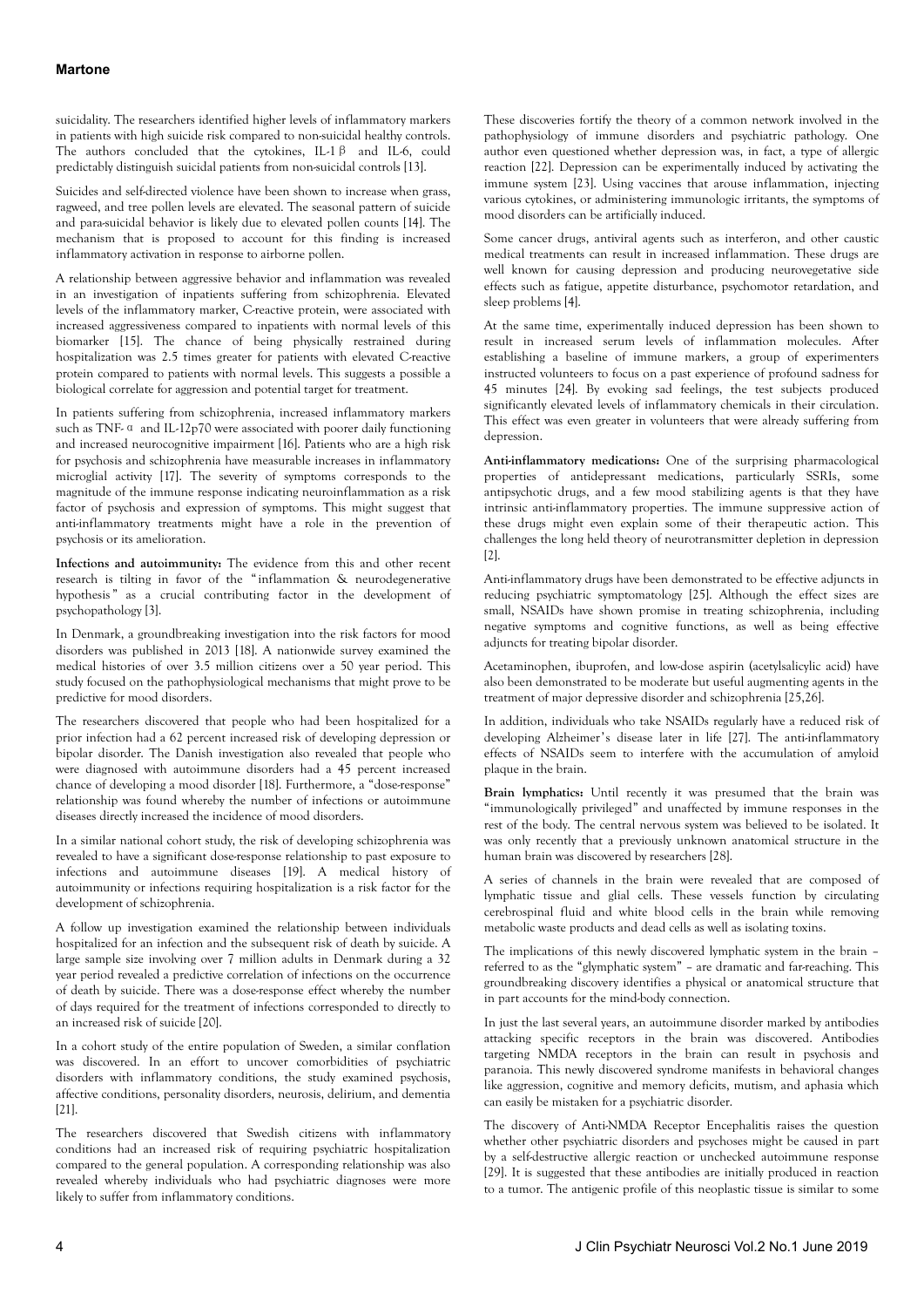## **The inflammation hypothesis and mental illness**

brain cells. The antibodies produced in response to the tumor cross-react with NMDA receptors thereby attacking an individual's own synapses.

**Invading microbes:** Psychiatric symptoms that are produced by an activated immune system are hardly a new observation. Immediately following the influenza epidemic of the 19th century, physicians documented an outbreak of depression [6]. This suggested some yet-to-be discovered role of infection in the causality of mental illness.

In the early 20th century, mental illness was believed to be curable when neurosyphilis resulting in erratic behavior was successfully remedied with penicillin [29]. There was great enthusiasm that infectious agents might account for insanity and these could be identified and treated.

Acute infections and prolonged fevers were observed to produce "sickness behavior" in animals. Signs of depression such as lethargy, loss of appetite, sleep disturbances, alterations in grooming behavior, and disrupted social interactions were described by veterinarian Benjamin Hart in the 1980's [6].

Even now some experts are questioning whether the inflamed state that coincides with depression might be caused by an invading microbe. It has been suggested that some psychiatric disorders are actually infections [30]. Pathogens such as bacteria, fungi, viruses, or parasites can cause an overactivation of the immune system.

A number of neuropsychiatric syndromes can result from infections of the central nervous system by invading microorganisms. In addition to syphilis and influenza, infections by herpes virus, HIV, pork tapeworms, hepatitis C, Lyme disease spirochetes, group A beta-hemolytic streptococcus, and tuberculosis can present with neuropsychiatric symptomatology. Patients that have been exposed to leptospirosis have a 1.58-fold greater risk of depression than their unexposed peers [31].

Recent experiments with laboratory primates and rodents have demonstrated that a transmissible protein or prion from afflicted animals can induce brain diseases in uninfected animals [32]. By injecting "proteinaceous infectious particles" or prions, researchers were able to transmit Alzheimer's disease, Parkinson's disease, Amyotrophic Lateral Sclerosis, and Huntington's disease to other uninfected animals.

This raises an uncomfortable question as to whether neurodegenerative disorders such as Alzheimer's disease might be infectious. The authors point out that although they have demonstrated the communicability of "pathogenic protein seeds", this does not imply that Alzheimer's disease is transmissible from person to person under ordinary circumstances [32]. The malignant proteins used in their experiments were carefully extracted from infected brain tissue and directly injected into naïve hosts.

The connection between infections and neuropsychiatric conditions is exemplified by the recent interest in obsessive-compulsive symptomology associated with streptococcal infections in children. Pediatric autoimmune neuropsychiatric disorder associated with streptococcal infection (PANDAS) and pediatric acute-onset neuropsychiatric syndrome (PANS) are hypothesized to result from an autoimmune reaction following an infection.

It has been observed that in a subset of children, there is a rapid onset of behavioral symptoms following an infection by group A beta-hemolytic streptococcus such as a strep throat. It appears that antigenic cross-reactivity of antibodies targeting streptococcus also attack the basal ganglia resulting in dramatic and sudden onset of behavioral tics and/or obsessivecompulsive symptoms. Additional symptoms include labile moods, anxiety, depression, irritability, and aggressiveness. These are usually abrupt in onset and not characteristic for the child. Other manifestations of PANDAS and PANS include severely restricted food intake, marked oppositional behavior, sudden regression in school performance, deterioration of handwriting, sleep disruption, and enuresis.

Latent infections with the protozoa, *Toxoplasma gondii*, have been associated with suicidal behavior, personality disorders, schizophrenia, and bipolar disorder [33]. This common parasite inhabits up to one-third of humans. It is commonly acquired from contact with the feces of pet cats or eating undercooked meat. Once inside brain tissue, *Toxoplasma gondii* can elude eradication by forming cysts or hiding in glial cells and neuronal tissue. This can lead to a chronic low-grade infection and latent activation of immunity resulting in chronic inflammation.

Recently an association was discovered between undetected *Toxoplasma gondii* infection and aggression and impulsivity [33]. Specifically a correlation between latent Toxoplasma infection and Intermittent Explosive Disorder, self-directed aggression, and suicidal behaviors were revealed.

Maternal infections during pregnancy are a well-known risk factor in offspring for the onset of schizophrenia later in life. Microorganisms such as the influenza virus, measles, rubella, polio virus, herpes simplex virus, and the toxoplasmosis protozoa infecting a pregnant woman are welldocumented risk contributor for the development of schizophrenia and psychosis in progeny.

**Gut microbiome:** For over a century, a phenomenon of "auto-intoxication" in the human body has been associated with psychological syndromes [34]. It was believed that waste and toxins that accumulate in the intestinal tract can poison a person resulting in depression or psychosis.

In a peculiar twist, there is a resurging interest in the role of the gut in psychiatric symptomatology. The ability of the digestive tract to communicate with the brain – and the ability of the brain to communicate with the digestive tract – is known as the "gut-brain axis" [35]. This "bidirectional" communication between the gut and the brain is leading to some groundbreaking discoveries in psychiatry.

An association between the gut microbiome and first-onset of schizophrenia was recently discovered [36]. Patients experiencing their first episode of psychosis had altered intestinal bacteria composition. It appears that the gut flora changed in these patients, possibly as a result of inflammatory effects.

In addition, the administration of antipsychotic medications also affected the intestinal environment in these patients [36]. This seemed to suggest that some of the metabolic side effects of antipsychotic drugs may be due in part to the medication's impact on the gut microbiome. It also raises an interesting strategy for addressing metabolic problems of antipsychotic medications by correcting intestinal microbiota composition with probiotics or fecal transplants.

The human intestine is inhabited by over one quadrillion viruses and over 100,000,000,000,000 bacteria. The human body contains ten times more bacterial cells than human cells. There are 150 times more bacterial DNA in our bodies than human DNA. It is hard to refute the crucial role that this biomass exerts on our physiology and our psychology. We are vastly outnumbered.

The human body coevolved with microorganisms. Because of our longstanding symbiotic and reciprocal relationship to these microbes, they are often referred to as "old friends" [37]. They have been a part of us for as long as we've been a multicellular organism. We are the host and they are our welcome guests.

There are over 1,000 different species of bacteria, viruses, protozoa, and fungi in our gut. The human body is covered in microbes. Every surface of our body – skin, eyes, ears, nose, mouth, sinuses, lungs, bladder, vagina, etc. – has a native microfauna population.

Even the human brain, once thought to be sterile, may have its own normal flora. Recently bacterial RNA has been discovered in autopsied brains [38]. RNA sequences from a common soil bacterium, α-proteobacteria, have been isolated from white matter tissue suggesting a distinct microbiome of the brain. It has long been known that viruses can inhabit brain tissue. Viruses such as herpes, cytomegalovirus, and HIV are routinely found in the brains of infected persons as has the protozoa *Toxoplasma gondii*.

The intestines have the densest concentration of microorganisms in the body. There is as much as six pounds of bacteria in our intestine and colon. Over 70 percent of the human immune system is also located in the walls of our intestines. The substantial colony of organisms inhabiting our bodies is referred to as the microbiome. It is suggested that the microbiome is itself an organ of the body due to its indispensable role in human physiology.

Traditionally microbes were considered invaders rather than normal flora. Microorganisms were seen as pathogens that needed to be eliminated. It is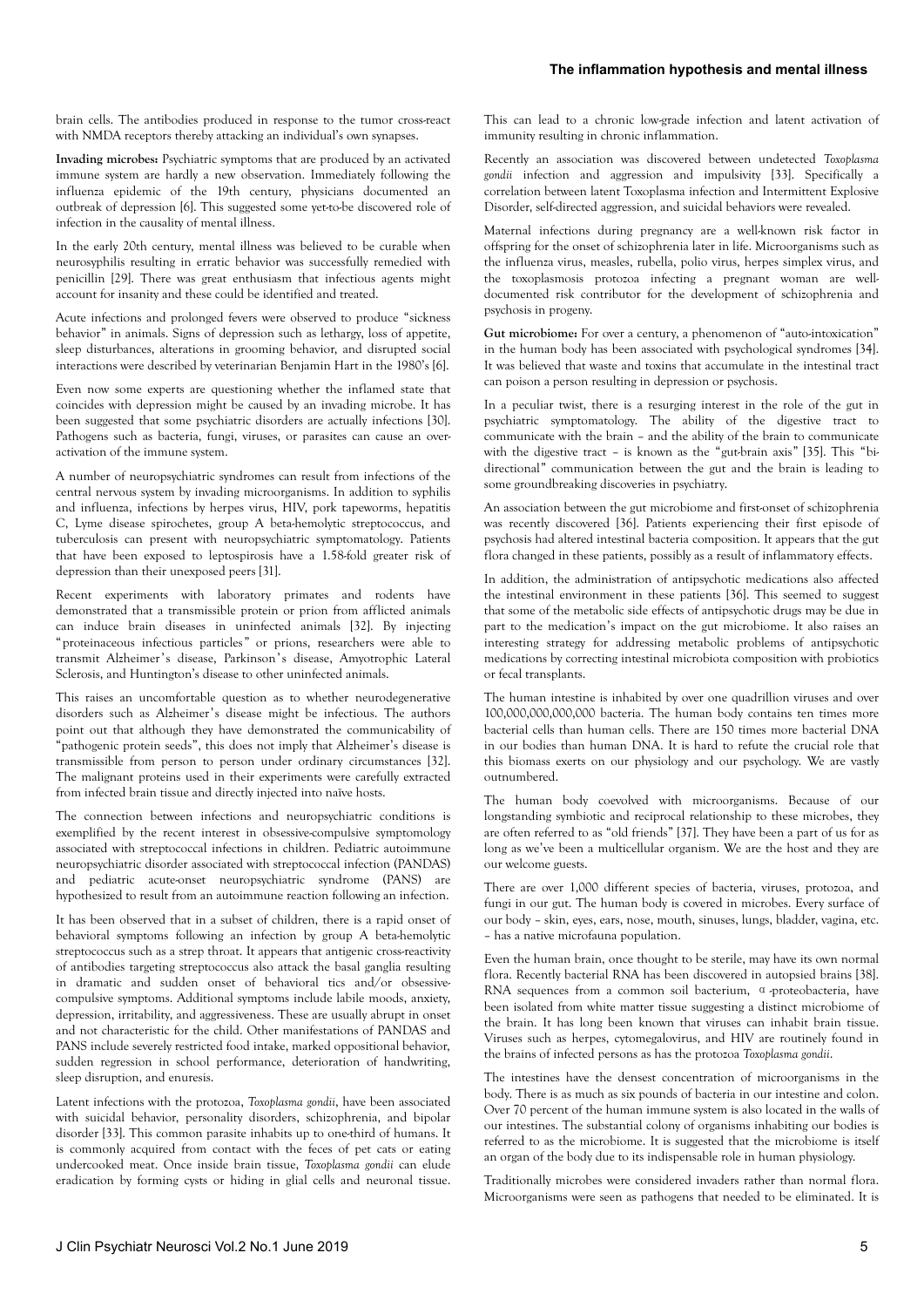## **Martone**

now becoming clear that there is a symbiotic relationship between microorganisms and their host. It is a mutually beneficial relationship.

**Hygiene hypothesis:** The Hygiene Hypothesis proposes that modern man's preoccupation with eliminating exposure to microorganisms has led to the development of countless autoimmune disorders, unchecked inflammatory conditions, and lethal allergies. This hypothesis was developed following observations that improved sanitation and personal hygiene in childhood resulted in increased allergies and autoimmune disorders in adulthood [39].

It is now thought that childhood exposure to microbes can "train" our immune system. Our bodies need to be taught what is foreign and what is indigenous. The immune system must be primed through a process of repeated exposure to microbes in order to distinguish between host and intruder.

The relevance of microbial exposure in children led to an interesting observational study conducted in Sweden. Researchers compared the prevalence of allergies in children who ate off of plates that were cleaned in a dishwashing machine versus hand-washed dishes. The contact with microorganisms in the less sanitized hand-washed dishes, cups, and utensils conferred some protection against the development of allergies and autoimmune disorders compared to machine washed dishware [40].

The authors also observed that if children ate foods that were fermented or foods that were obtained directly from farms, the risk of allergies was further decreased. The effect of this microbial contact with fermented foods and farm-direct foods even demonstrated a dose-response correlation [40].

In an even more recent study, a hypothesis was tested that suggests microbial exposure from thumb-sucking or nail-biting might provide some protection against autoimmune disorders later in life. The researchers found that children who sucked their thumbs or bit their nails had a lower risk of developing asthma, hay fever, and atopic sensitization in adulthood than their same age cohorts [41].

Within the first few minutes of life, a baby is exposed to microorganisms. This encounter establishes their microbiome. While in the womb, a developing fetus is in a sterile environment. Upon birth, the newborn is immediately inoculated with microbes from the mother's vagina.

When a child is born by C-section, it is under a sterile procedure. The baby is not exposed to the indigenous microbes of the birth canal. They do not get to develop a normal human microbiome but rather are exposed to noncommensal bacteria from the surrounding environment. Babies that were born by C-section suffer disproportionally from allergies, asthma, diabetes, celiac disease, eczema, and other autoimmune disorders [42].

Since the rate of Cesarean deliveries has increased by over fifty percent in recent years, research into the long-term consequences are being investigated. In particular, the psychiatric sequelae for individuals who were born in a sterile environment are in forefront of this research.

In addition to C-sections, babies that are bottle fed rather than breast fed are also not benefiting from the normal exposure and inoculation of indigenous organisms from the mother. Babies that do not have this early contact with symbiotic bacteria tend to have lower counts of normal organisms such as Bacteroides and higher colonization with pathogenic organisms such as *Clostridium difficile* [43].

The importance of early exposure to normal microbes has led to some innovative research where swabs of a mother's vagina are used to inoculate a baby's mouth, eyes, and skin immediately following a sterile birth [43]. This vaginal microbial transfer, or "vaginal seeding", is meant to stimulate the normal development of a microbiome in the newborn following a Csection.

Pacifier cleaning practices have also been shown to deter the development of allergies. Babies whose mothers "cleaned" their pacifiers by sucking on them demonstrated lower rates of asthma, eczema, and other sensitivities [40]. It appears that a parent's oral microbiota is transferred by saliva to the baby when they suck on the pacifier to clean it. This transfer of salivary microorganisms seems to prime the immune system which in turn reduces the risk of developing subsequent allergies.

The importance of early exposure to microorganisms in regulating the immune system has been demonstrated with children who live with dogs. Children raised in households with dogs have a distinct microbiome composition. Since dogs have diversified contact with soil and other natural environmental fomites, they can inoculate family members to naturally occurring commensal bacteria.

It appears that physical interaction with dogs has an impact on the hostimmune response. In addition to an enriched gut microbiome, exposure to dogs in early infancy has been demonstrated to reduce the risk of developing allergies [44]. In particular, dog contact has been proven to protect against airway allergen sensitivity and asthma. One bacteria species that seems to be critically important in mediating this immune function is *Lactobacillus johnsonii*.

Psychobiotics: Disrupted microbiomes have been identified in patients suffering from autism and depression [35]. Patients with autistic spectrum disorders are well known for having gastrointestinal disorders. In particular, an abundance of Clostridia species are often isolated from the intestines of patients with autistic spectrum disorder.

In an effort to improve the symptoms of autism, a group of researchers are investigating the feasibility of altering and restoring the microbiome of the gut [45]. Several interventions are being considered, including fecal transplants, to recolonize the intestine and restore a healthy gut flora.

By exposing laboratory mice that had autistic traits to probiotic bacteria, their behavior was improved. Hsiao et al [46] gave an oral inoculation of the commensal bacteria, *Bacteroides fragilis*, to the autistic mice. Improvements in stereotypic actions, anxiety behaviors, communication deficiencies, and sensorimotor problems were observed following the restoration of the microbiome by exposure to this bacterium.

In another experiment, exposing mice to the common intestinal bacteria, *Lactobacillus rhamnosus*, reduced their anxiety behaviors and improved their depression-like actions [47]. The researchers found that consistent exposure to *Lactobacillus rhamnosus* resulted in positive changes in GABA receptor stimulation and GABA metabolism in the prefrontal cortex, hippocampus, and amygdala.

Exposure to a probiotic containing *Lactobacillus rhamnosus* GG strain was also found to attenuate obsessive-compulsive behaviors in mice [48]. Since microorganisms and their metabolites can affect satiety signals and eating behavior, it is not surprising that fecal transplants from obese mice induced hyperphagic behavior and obesity in previously germ free mice. Microbiota transplantation from lean individuals is being explored as a possible treatment for obesity in medically uncompromised patients.

An experimental comparison of a probiotic versus an antidepressant was trialed in an innovative study [49]. In most measures of stress-related behaviors, inoculation with the bacteria, *Bifidobacterium longum*, surpassed the effects of escitalopram (Lexapro) in reducing anxiety and depression.

The positive effects of normalizing the microbiome and the potential of probiotics and fecal transplants in treating mental illness are leading to some unconventional discoveries and novel approaches for therapy. It has been found that probiotic bacteria can produce monoamines and neurotransmitters such as GABA and serotonin. In addition, these bacteria can exert anti-inflammatory effects on the immune system. These microbes can also diminish activation of the hypothalamic-pituitary-adrenal axis.

A new field is emerging called psychobiotics [42]. Psychobiotics are live microorganisms that are administered to increase the wellbeing of an individual that is suffering from psychiatric symptoms. These symbiotic microorganisms have been demonstrated to relieve depression, anxiety states, and chronic fatigue symptoms. They seem to function by communicating with the brain through the vagus nerve, spinal cord, and the endocrine system [42].

An even more radical intervention involves the deliberate infestation of a person with intestinal worms. The immune system of mammals evolved over thousands of years while they were simultaneously infected with parasitic worms. In order for these worms to survive rejection by their mammal hosts, they had to evolve an ability to suppress immune attacks.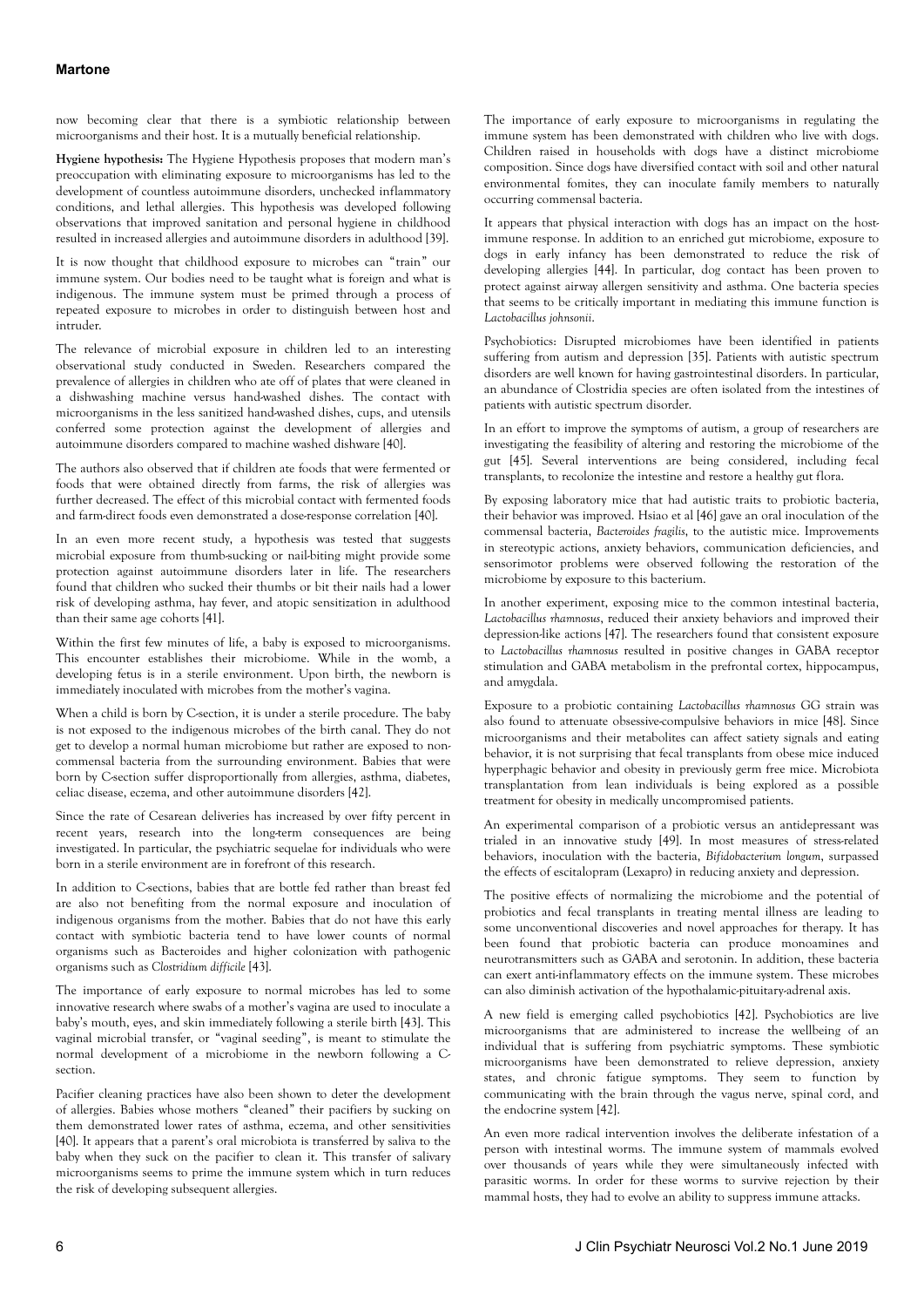Human helminth therapy exploits the fact that these worms secrete potent immune modulators. These parasites seem to control excessive inflammation and decrease autoimmunity and antigen reactivity. Researchers at Duke University are planning a clinical trial to see if infestation with these worms can be used to treat depression [50].

Two species of helminths are currently being used to colonize the intestine, *Trichuris suis* (pig whipworm) and *Necator americanus* (human hookworm). Hookworm larvae are even available commercially and can be purchased on the internet for people seeking unconventional immunosuppression.

## **MECHANISMS OF ACTION**

## **Blood-brain barrier**

The regions of the brain that are particularly susceptible to inflammation are also involved in arousal and alarm. Subcortical areas like the basal ganglia and cortical circuits such as the amygdala, anterior cingulate cortex, and anterior insula can be affected by neuroinflammation.

Activation of the immune system and inflammation in response to stressors is a crucial evolutionary adaptation. The heightened response is the body mounting an attack to invaders and pathogens. The relationship between the central nervous system and the immune system is complex. Each system influences the other. This two-way communication is referred to as "bidirectional" emphasizing the back-and-forth interaction.

At the same time, there is an iterative dynamic between inflammation and psychiatric pathology. This raises a conspicuous question as to whether inflammation causes mental illness or does mental illness cause inflammation.

Until recently, the connection between the central nervous system and the rest of the body was elusive. The brain was considered to be an isolated and protected organ. It is separated by the blood-brain barrier. The blood-brain barrier is a complicated structure comprised of specialized endothelial cells and astrocytes. This forms a tight semipermeable membrane that protects the brain from toxins, infectious agents, immune cells, and inflammatory molecules. Following injury or inflammation, the integrity of this barrier is compromised. The membrane becomes permeable to circulating antibodies, white blood cells, and immune molecules.

According to Khandaker et al. [51]: "Contrary to the traditional view that the brain is an immunologically privileged site shielded behind the bloodbrain barrier, studies in the past 20 years have noted complex interactions between the immune system, systemic inflammation, and the brain, which can lead to changes in mood, cognition, and behavior."

## **Cytokines**

The chemical messengers of inflammation are cytokines. Cytokines are protein molecules that mediate the immune response and regulate inflammation. There are numerous immune proteins in the human body but the main cytokines that interact with the central nervous system are interleukin-1, interleukin-6, tumor necrosis factor, and C-reactive protein.

During systemic inflammation, there are an excess of cytokines. These cytokines result in a group of symptoms or "sickness behaviors" which mimic depression. The symptoms include lethargy, sleep disturbances, appetite changes, amotivation, cognitive impairment, anhedonia, depressed mood, and even suicidal ideation [4].

Excess cytokines are toxic to neuronal tissue. They can produce pathological changes that affect neurotransmitter metabolism, neuroendocrine action, and synaptic plasticity [23]. Cytokines also produce oxidative damage to nervous tissue affecting their growth and survival. Oxidative stress impairs DNA replication and interferes with methylation and genetic coding. This might account for the epigenetic expression that results in the manifestation of many psychiatric disorders.

The neuronal damage is most pronounced in mood-relevant regions of the brain such as the prefrontal cortex and the amygdala [4]. Neurotrophic modulators are also impacted thereby diminishing neurogenesis and neuroplasticity. Cytokines also activate an enzyme, indoleamine 2,3dioxygenase, which impacts tryptophan metabolism. This ultimately causes a decrease in serotonin resulting in depression. In addition to the diminished synthesis of serotonin, dopamine, and norepinephrine, inflammation also results in disruptions of monoamine reuptake transporters further impairing neurotransmission.

## **Microglia**

Within the central nervous system, the functions of macrophages are carried out by specialized cells called microglia. Microglia cells provide the immune defense of the brain. Microglia can inactivate infectious agents, scavenge damaged tissue, disable toxins, and remove plaque. These microglia cells comprise as much as 15% of human brain tissue. When injury or invasion is detected, microglia cells will transform and proliferate and go on the attack. Together with the release of cytokines, the activation of microglia cells can degrade the tissue comprising the blood-brain barrier leading to increased permeability further exposing the brain to inflammatory molecules.

Elevated microglial activity has been observed in the prodromal phase of schizophrenia [52]. It might be that increased activation of microglia cells portends the onset of schizophrenia. The immune abnormalities discovered in patients suffering from schizophrenia present a promising opportunity to trial immunosuppressive agents. It has even been suggested that administering monoclonal antibodies that target cytokines and cytokine receptor sites could help neutralize an over activated immune response and result in significant improvements in cognitive functions [52].

There are many external causes of inflammation. The most common is an infection. After all inflammation is the reaction of the immune system as it mounts a response to an invader. In addition, toxins, noxious dietary substances, pollution, and physical trauma can also set off an exaggerated inflammatory reaction.

Adverse childhood experiences and psychosocial stressors are also well known catalysts for prolonged inflammation. The immune system can sometimes overreact to psychological stressors producing a disproportionate response. This has led some researchers to view the body's response as an "allergy to stress" [30].

Obesity can also be a cause of prolonged inflammation. Adipose tissue produces and secrets cytokines and immune molecules which potentiate chronic inflammation [4].

#### **Enteric nervous system**

The relationship between the human gut and the central nervous system goes back to the early development of the fetus. During the formation of the embryo, nerve cells and intestinal cells begin as the very same mass of tissue. It is only in later developmental stages of the embryo that these cell lines begin to differentiate.

Many nerve cells remain embedded in the intestinal tract of the fetus. This becomes the Enteric Nervous System. Sometimes referred to as the "second brain", the Enteric Nervous System contains over 100 million neurons – as many neurons as in the peripheral nervous system.

There are several neurotransmitters produced in the gut. Over 90% of serotonin in the human body is produced in the intestinal tract. There are numerous types of serotonin receptors in the gut alone and they appear to play a critical role in digestion.

The brain is directly connected to the gut by the vagus nerve – cranial nerve X. The vagus nerve is the longest cranial nerve in the human body. This nerve is bidirectional in that it conveys visceral information to the brain and information from the brain to the gut becoming the gut-brain axis.

The psychoactive effects of the gut microbiome are communicated to the brain via the vagus nerve. When the vagus nerve is experimentally amputated in mice, the neurochemical and behavioral influences of the microbiome abruptly discontinue [47].

Microorganisms in the intestines produce biologically active neurochemicals. GABA, serotonin, acetylcholine, and catecholamines have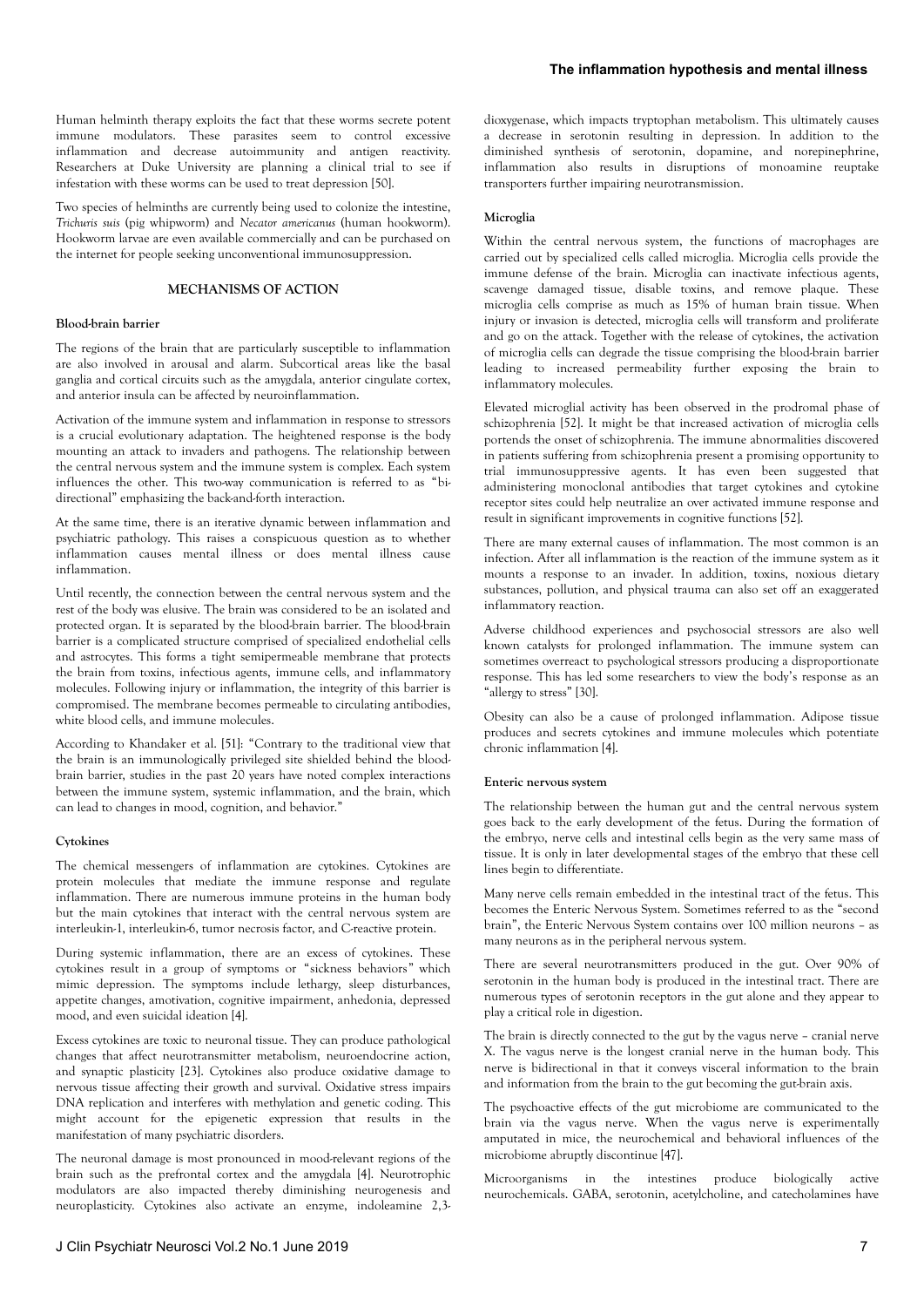all been isolated from bacteria inhabiting the human intestine [53]. Other microbial metabolites such as tryptophan derivatives and short-chain fatty acids can cross the intestinal barrier, enter the bloodstream, and penetrate the blood-brain barrier and act as neuroactive mediators. This is one of several mechanisms which might account for the effects of psychobiotics.

There may also be lateral gene transfer where genetic material of bacteria can be transferred or transmitted to human cells. This can result in remodeling of genetic coding, transcription and translation errors, insertional mutations, and ultimately altered expression of genes in the human host. This is not unlike the lateral gene transfers between viruses such as human papillomavirus, Epstein-Barr, and hepatitis B which infect and alter the human chromosome.

Intestinal worms secrete a variety of molecules and proteins. These chemicals have immunomodulatory and anti-inflammatory effects [39]. In order for helminths to survive inside mammals, they had to evolve in such a way that they can evade detection by the host's immune system. It has been suggested that helminths adapted by producing potent anti-inflammatory compounds.

The symbiotic relationship between humans and microorganisms is crucial for the development of the immune system. Epidemiological comparisons of the rates of autoimmune disorders in poor countries versus industrialized countries led to the development of the "Hygiene Hypothesis".

It appears that routine exposure to microbes as a child in countries with less developed sanitation systems trains the immune system. The "Hygiene Hypothesis", also known as the "biome depletion theory", suggests that immunity is primed by exposure to a diverse microflora.

In countries with improved sanitation, increased use of antiseptic cleaners, and frequent use of antibiotics, an "immune tolerance" does not develop. This leads to an overactive immune system resulting in increased allergies, autoimmune diseases, and inflammatory conditions.

Increased permeability of the intestine is often observed in patients who are depressed [4]. This exposes the general circulation to the contents of the bowel. Inflammatory molecules can affect the integrity of the intestinal wall causing a "leaky gut". These patients often have an increased antibody response directed at commensal gut bacteria.

A leaky gut and neuroinflammation have been implicated in the onset of Parkinson's disease. Inflammation attacks dopamine producing cells in the brain causing motor deficits. It has been observed that many patients diagnosed with Parkinson's disease first present with constipation and gastrointestinal problems.

## **TREATMENT IMPLICATIONS**

## **Nonsteroidal anti-inflammatory drugs (NSAIDs)**

The relationship between psychiatric disorders and inflammation seems to suggest an unconventional alternative for treating mental illness. It appears that the immune system could be tamed or moderated. In addition to conventional therapeutics for treating psychiatric symptomatology, should treatment strategies include augmentation with an anti-inflammatory agent? While factions in the research community debate and speculate, clinicians await guidance on whether to use immunotherapy in addition to, or rather than, psychotropic medications [29]. Anti-inflammatory medications – either as monotherapy or as adjuncts – have demonstrated a modest effect in mitigating psychiatric symptoms [54]. The use of NSAIDS as an adjunct to antidepressant medication has demonstrated improved responses without significantly increased adverse effects.

When antidepressants fail to induce remission, it might be that the premise of neurotransmitter depletion is incomplete. By only targeting serotonin and dopamine, the effects of inflammatory cytokines causing neurochemical imbalance is left unaddressed [30].

It has been shown that antidepressant medications, particularly SSRIs, as well as some antipsychotic drugs and mood stabilizers, have intrinsic antiinflammatory properties. The immune suppressing actions of these drugs might even explain some of their therapeutic action [2]. Fluoxetine and trazodone appear to protect neurons from cytotoxic effects by decreasing inflammatory mediators and regulating neurotrophic growth factors [55].

In a double-blind, randomized, placebo controlled study, adjunctive use of the NSAID, celecoxib 400 mg/day, produced a rapid onset antidepressant effect in bipolar disorder patients having depressive or mixed episodes [56]. Improvements were seen in the very first week of treatment. Celecoxib was well tolerated in this study.

The tetracycline antibiotic, minocycline, has been shown to exert antiinflammatory properties. In addition, minocycline can cross the bloodbrain barrier. In a double-blind, randomized, placebo-controlled study with patients suffering from schizophrenia, minocycline 200 mg/day demonstrated improvements on general outcomes, negative symptoms, and cognitive functioning. Minocycline was well tolerated [57]. The researchers concluded that minocycline was a beneficial add-on treatment in schizophrenia.

Low dose aspirin (81 mg/day) has also demonstrated reliable results as an adjunctive treatment in depression [25]. Ibuprofen also reduced the chances of seeking psychiatric care in this study. The sample size for this study was a quarter of the population of Denmark (5.5 million people). Low dose acetylsalicylic acid, acetaminophen, and ibuprofen were assessed as adjuncts to SSRI medication. The researchers concluded: " Especially low-dose acetylsalicylic acid may represent an adjunctive antidepressant treatment option" [25].

Low dose aspirin also shortened the onset of action for SSRI antidepressants. In the treatment of depression, the combination of low dose aspirin (160 mg/day) along with an SSRI accelerated the onset of the antidepressant effect, increased the rate of remission, and improved the response rate [58]. A significant improvement was observed within the first week of augmentation.

It is interesting to note that the sample population for this study included patients that were non-responders to SSRI medication and had been on an adequate trial of the antidepressant for 4 weeks prior to receiving aspirin. In conclusion, the researchers were in favor of using aspirin for its accelerating effect in combination with SSRIs for the treatment of major depression [58].

In another study, the use of aspirin was shown to decrease the risk of depression in older men [59]. The antidepressant effect was particularly notable in men with an increased inflammatory marker, homocysteine. In this investigation, aspirin was used as a standalone treatment. It was a monotherapy and not used in combination with any antidepressant medication.

In a double-blind, placebo-controlled investigation with 70 patients diagnosed with schizophrenic and receiving antipsychotic medication, individuals that were randomized to supplemental aspirin (1,000 mg/day) demonstrated an improvement in psychopathology [26]. The authors concluded: "Aspirin given as an adjuvant therapy to regular antipsychotic treatment reduces the symptoms of schizophrenia. The reduction is more pronounced in those with the more altered immune function."

In Alzheimer's disease and mild cognitive impairment, long-term use of NSAIDs has been shown to protect patients from developing further neurodegeneration later in life [27]. The anti-inflammatory action of NSAIDs seems to prevent the buildup of β-amyloid plaque in brain tissue if used in the very early stages of Alzheimer's disease and mild cognitive impairment.

## **Immunotherapy**

Since PTSD is associated with measurably increased inflammation, could this present a revolutionary approach to treatment? It has been suggested that the chronic low-grade inflammation seen in PTSD could provide a promising target for medication management [11].

In addition, the elevated levels of inflammatory markers found in the brains of victims of suicide are a provocative finding [12]. In addition to predicting suicide by testing for elevated markers, treating inflammation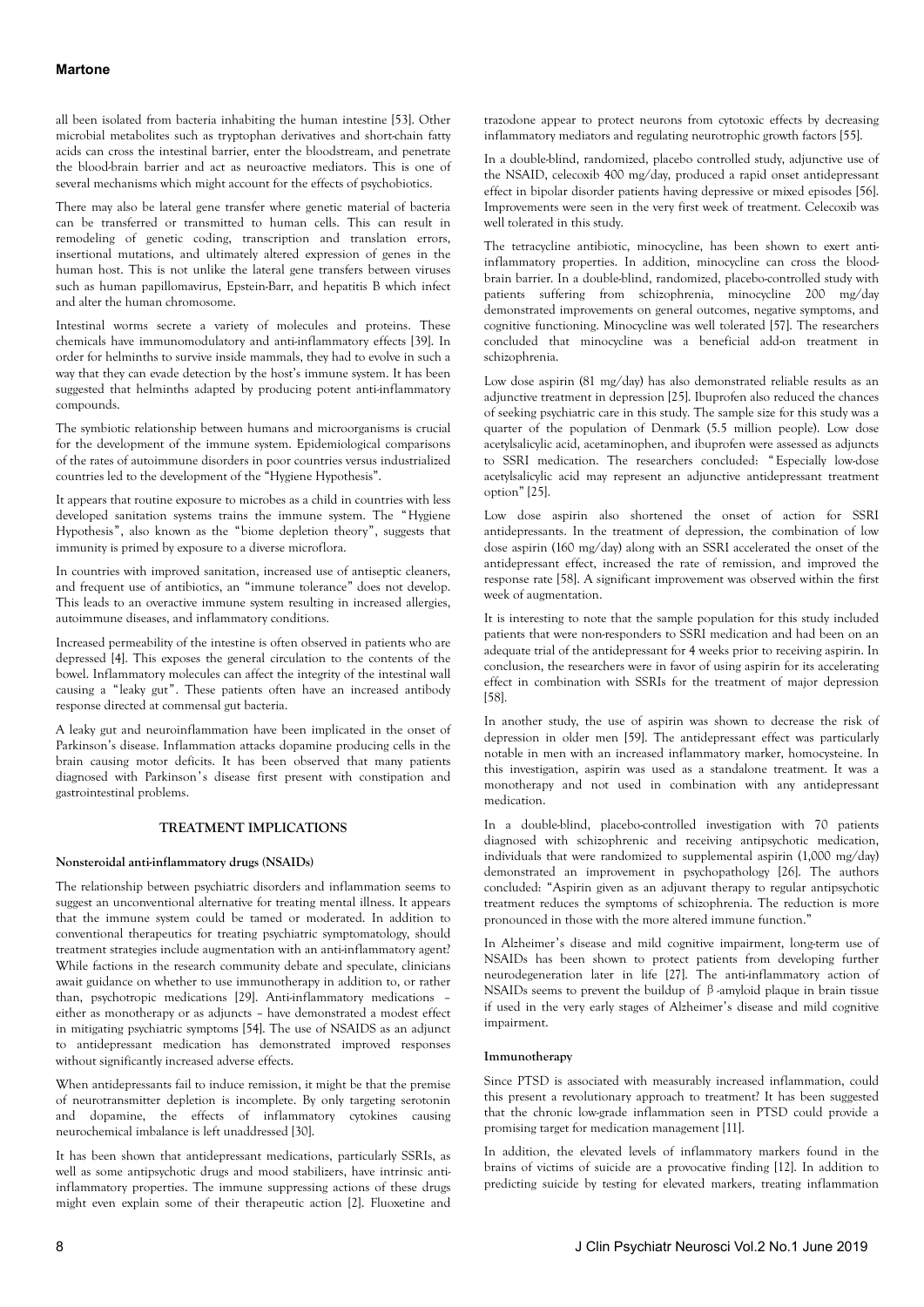could represent a new frontier in medical therapeutics for self-destructive behavior [60].

Anti-inflammatory agents used to treat allergies have had the unintended effect of reducing the risk of suicide. Intranasal corticosteroids prescribed to treat allergic rhinitis have resulted in a reduction of the suicide rate among its users [61].

Over activation of the immune system as evidenced by elevated C-reactive protein is a potential target to reduce psychiatric symptomatology. Statin medications have long been used to reduce this biomarker. Vitamin C can also be used. In one study, 1,000 mg per day of vitamin C reduced Creactive protein by over 25 percent. Vitamin C is as effective as statins to reduce C-reactive peptides [62].

#### **Omega-3 fatty acids**

There are also non-pharmacologic measures that can help reduce the immune system's activation of C-reactive protein such as increased intake of low glycemic food, increased physical activity, improved dental hygiene, enhanced sleep, and supplemental Omega-3 Essential Fatty Acids [63].

Omega-3 Fatty Acids are well known for their reliable anti-inflammatory properties and suppression of cytokines. Like many common antiinflammatory drugs, Omega-3 Fatty Acids interact with the enzyme cyclooxygenase-2 (COX-2) and thereby have an effect on prostaglandin. Omega-3 Fatty Acids also exert their immune modulating effects through the expression of inflammatory genes and the activation of transcription factors and other inflammatory mediators.

A lengthy meta-analysis was undertaken by the American Psychiatric Association's Committee on Research on Psychiatric Treatments in 2006 [64]. The researchers reviewed numerous controlled studies that explored the role of Omega-3 Fatty Acids in various psychiatric disorders. The authors noted: "The evidence in favor of omega-3 EFA as a putative psychotropic is preliminary but encouraging, and the possible wide range of indications for omega-3 EFA is especially exciting, particularly in view of the high tolerability and apparent safety."

Under the Conclusions section of the Omega-3 Fatty Acids: Evidence Basis for Treatment and Future Research in Psychiatry study, the authors state: "The preponderance of epidemiologic and tissue compositional studies support the protective effect of omega-3 EFA intake, particularly eicosapentaenoic acid (EPA) and docosahexaenoic acid (DHA) in mood disorders. Meta-analyses of randomized controlled trials demonstrate a statistically significant benefit in unipolar and bipolar depression."

Regarding schizophrenia, Freeman et al. [64] observed that patients who were prescribed Omega-3 Fatty Acids exhibited significantly lower scores on the Positive and Negative Syndrome Scale by the end of the study regardless of variations in antipsychotic medications.

In the section on ADHD and Learning Disabilities, these authors noted that Omega-3 supplementation for just four months demonstrated improvements in teacher-rated attention and parent-rated conduct. There was also an improvement in behavior of children whose behavior met the clinical criteria for oppositional defiant disorder.

Freeman et al. [64] further state: "Considering the risks of comorbid obesity and cardiovascular disease and the risk profiles of some psychotropic agents, omega-3 EFA may play an important role in our patients' health. Omega-3 EFA may reduce the risks of diabetes mellitus and hypertriglyceridemia associated with some atypical antipsychotic treatment, as well as the obesity that is often comorbid with psychiatric disorders."

Supplementation with Omega-3 Fatty Acids appeared to have negligible risks [64]. Adverse events were infrequent and minor in the studies investigated above. In general, supplementation was well tolerated in almost all of the research that was analyzed.

In a study conducted in 2007 which examined the management of selfharming behaviors and major depressive disorder, the researchers found robust evidence for supplementation noting that the effects of these fatty acids were at least as great, if not greater than, antidepressant medications [65].

In the analysis of Borderline Personality and Impulsivity, Freeman et al. state [64]: "In a placebo-controlled trial of 30 patients with borderline personality disorder, significant decreases in aggression and hostility measures were reported for monotherapy treatment with 1 g/day of [omega-3] EPA."

This conclusion referenced an eight-week double-blind study published in the American Journal of Psychiatry of Omega-3 Fatty Acid supplementation with women diagnosed with Borderline Personality Disorder [66]. The researchers of this investigation concluded that Omega-3 Fatty Acids were superior to placebo in diminishing aggression as well as depressive symptoms and may be a safe and effective form of monotherapy for women with borderline personality disorder.

#### **Anti-Inflammatory lifestyle**

Another natural remedy that has demonstrated potential as a safe and effective anti-inflammatory agent is curcumin. Curcumin is the bioactive phenol found in the spice turmeric (*Curcuma longa*), a member of the ginger family. As an antidepressant, curcumin exerts its effect through several mechanisms. In addition to its anti-inflammatory action and inhibition of cytokines, curcumin is a potent antioxidant. It also increases neurogenesis, increases brain-derived neurotrophic factor, and affects serotonin and dopamine transmission [67]. Curcumin also has a moderating effect on the hypothalamic-pituitary-adrenal axis.

With increasing interest in natural treatments for depression, and efforts to enhance current treatment outcomes, curcumin is presented as a promising novel, adjunctive or stand-alone natural antidepressant [67]. As a result of the popularity of curcumin, many formulations are now available as a nutritional supplement. Because curcumin is not easily absorbed from food, special over-the-counter herbal formulas have been prepared that are more bioavailable and better absorbed. Even in high doses, this phenol has very few side effects.

Among the lifestyle interventions known to affect inflammation, it is well known that the human diet exerts considerable effect. A diet that is high in sugar, refined grain, processed meat, and trans-fatty acids is proinflammatory while a diet that is high in whole vegetables, unprocessed fruit, and whole grains can reduce inflammation.

The positive effects of exercise on depression are also well known. It now appears that part of exercise's mood boosting actions are a result of reducing inflammatory cytokines. Physical exercise also decreases proliferation of microglia in the brain and modulates the activation of microglia cells [68]. Physically active people consistently demonstrate reduced levels of inflammatory biomarkers compared to their sedentary peers and this likely accounts for the reliable antidepressant effects of exercise [4].

Another way to tame the immune system is through therapeutic human interaction. Psychotherapy itself can exert anti-inflammatory effects. In an innovative pilot study of women experiencing depression, cognitive behavioral therapy was able to reduce inflammatory biomarkers. After the seventh session of cognitive behavioral therapy, measurable decreases from prior baseline levels of interleukin-6 were detected in the study participants [69]. These subjects did not receive any other medications to account for the immune modulating effects of the therapy.

#### **Probiotics**

The emerging field of psychobiotics – ingesting live microorganisms – that provides benefits to individuals suffering from psychiatric illness attributes its effects to the mediation of inflammation [42]. In addition to the neuroactive compounds secreted by these microbes, such as GABA, serotonin, acetylcholine, and catecholamine, psychobiotics also reduce neuroendocrine activity in the hypothalamic-pituitary-adrenal axis.

Inoculation with selected probiotic strains has demonstrated both antidepressant and anxiolytic effects in subjects. These effects are due to the microbes' ability to modulate an over-active inflammatory response in individuals. Correcting or enhancing a person's microbiome can be accomplished by eating fermented foods, ingesting live probiotics,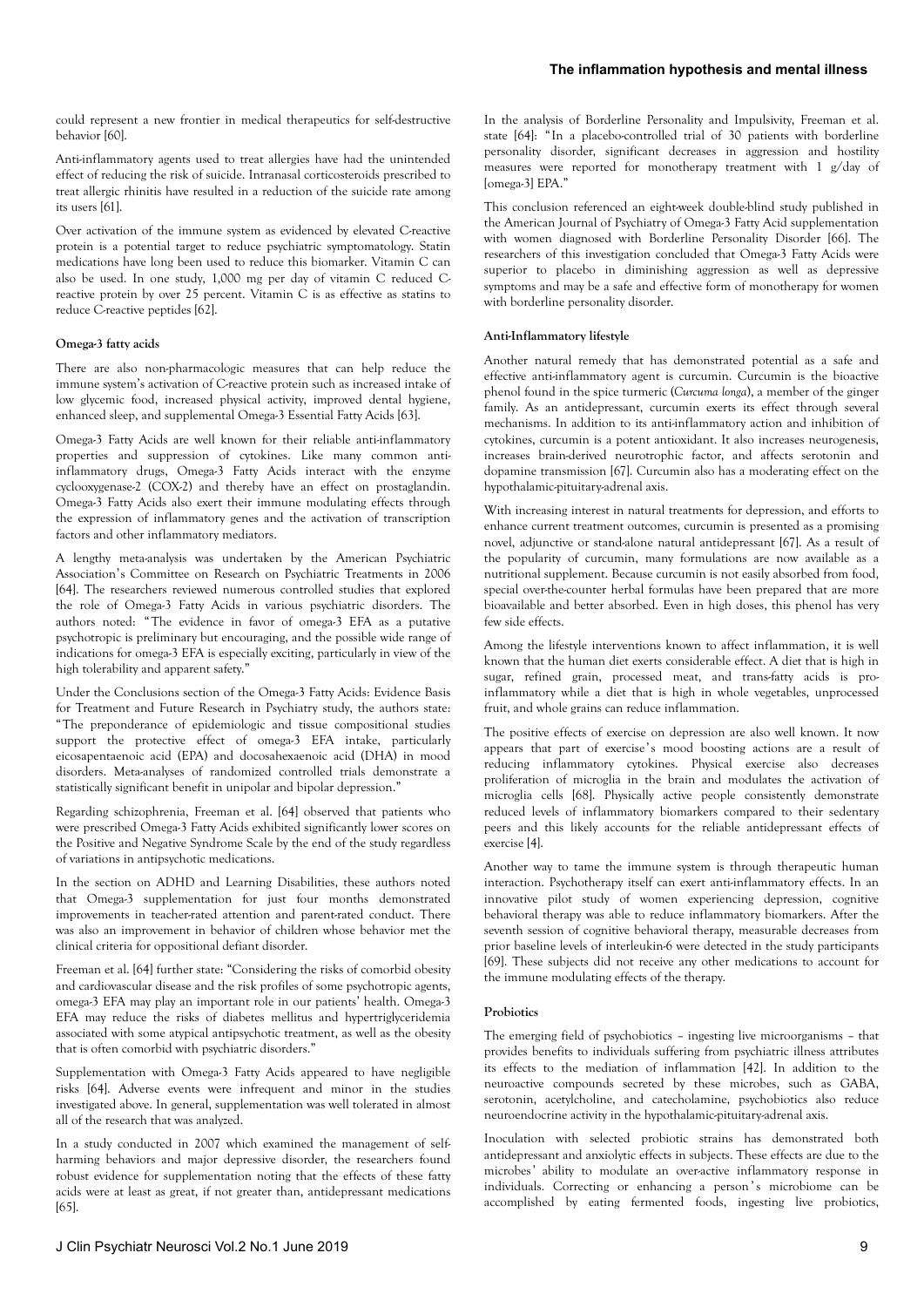## **Martone**

consuming pre-biotics (plant fibers that nourish commensal microbes), taking antibiotics (to kill pathogenic bacteria), or receiving fecal transplants from healthy donors [70].

Microbial diversity should be the goal in microbiome enrichment. A wellpopulated gut is a healthy gut. Although numerous strains of intestinal bacteria can modulate inflammation, a couple of strains have been studied more extensively. Augmentation with *Lactobacillus rhamnosus* has been shown to be an effective adjunct to antidepressant medications [47]. Exposure to *Lactobacillus rhamnosus* produced positive changes in GABA metabolism and GABA receptor stimulation in the prefrontal cortex, hippocampus, and amygdala.

Another bacteria species, *Bifidobacterium longum*, demonstrated positive impact on cognition [71]. This same strain, *Bifidobacterium longum*, was used in an experiment on anxiety comparing this probiotic against a conventional antidepressant. In some metrics of stress-related behaviors, exposure to *Bifidobacterium longum* outperformed escitalopram [48].

In a randomized placebo controlled trial of probiotic supplementation, exposure to *Lactobacillus rhamnosus* GG and *Bifidobacterium animalis* probiotics was associated with lower rates of re-hospitalization as well as shorter inpatient admissions [72].

Proper exposure to commensal microorganisms at birth is critically important to developing a healthy microbiome. In a sterile birth procedure such as a C-section, the baby is not exposed to the indigenous microbes of the birth canal. The baby will not be colonized with a normal microbial fauna. Instead the newborn will be exposed to non-commensal bacteria from the environment. Newborns that were born by C-section are disproportionally affected by allergies, asthma, diabetes, celiac disease, eczema, and other autoimmune disorders [42].

An innovation to initiate normal colonization with healthy bacteria in babies born by C-section uses swabs of a mother's vagina to inoculate a baby's mouth, eyes, and skin immediately following a sterile birth [73]. This practice, referred to as "vaginal seeding" or vaginal microbial transfer, can initiate the development of a healthy microbiome in the newborn and hopefully prevent the onset of autoimmune disorders later in life.

Physical contact with dogs in early childhood has been shown to cultivate a competent host-immune response, enhance the gut microbiome, and reduce the risk of developing allergies [74]. Since dogs have uninhibited contact with soil and the natural environment, they are an important fomite for enhancing the microbiome of family members with naturally occurring commensal bacteria.

One bacteria species in particular that dogs can expose its handlers to is *Lactobacillus johnsonii*. This microorganism seems to play a critical role in mediating this immune function and protecting against allergies and allergen sensitivities. There are commercially available probiotics of this bacterial strain available for this purpose.

Finally, it is important to caution that not all individuals who have excessive inflammation will suffer from mental illness. At the same time, not all individuals with psychiatric symptoms will have elevated inflammatory biomarkers. Therefore not all individuals with mental illness will demonstrate improvements with anti-inflammatory therapy. It has been found that psychiatric patients with measurably elevated immune markers are the most responsive to anti-inflammatory agents as adjunctive therapy [9].

This suggests that a diagnostic blood test for inflammatory biomarkers could predict response and inform therapeutic decision making. By testing for inflammation, a subgroup of responders can be identified [75]. Research seems to indicate that there is a subset of patients with whom antiinflammatory augmentation will most benefit.

It appears that some patients that are treatment resistant to conventional medication regimens can benefit from augmentation with an antiinflammatory agent. Kiecolt and Derry [4] noted that for patients with major depression who had elevated inflammatory markers, responsiveness to conventional antidepressant medications may be poorer.

## **CONCLUSION**

The study of the human brain is still a relatively new science and recent research and radical discoveries are challenging established theories. The brain is the most elusive organ in the human body. The current state of neuroscience involves a great deal of speculation and conflicting theories. Many current interventions in psychiatry were serendipitous and accidental discoveries. They did not arise out of rational investigations based on cogent theories.

A convergence of several ground-breaking discoveries are trending toward a watershed moment in psychiatry. A reconceptualization of the disease model for mental illness may replace the monoamine paradigm and the outdated theories of neurochemical depletion. A revolution in neuroscience is emerging – an intersection between immunology and neuropsychiatry. The mechanism for the mind-body synergy is beginning to be elucidated.

The scientific momentum gathering around the inflammation hypothesis in psychobiology signals an exciting approach for understanding the pathogenesis of mental illness. The presence of chronic inflammation and its unchecked biochemical cascade in many disease states – not just mental illness – contribute to the deterioration and exacerbation of symptomatology. Inflammatory biomarkers present a revolutionary target and a promising role for anti-inflammation strategies as part of developing a treatment regimen.

The specific underlying mechanisms between inflammation and mental illness are yet to be fully described and many of the observations thus far should not be taken as proof of cause-and-effect. There are many unidentified downstream effects and confounding correlations. However the therapeutic implications for addressing inflammation are exciting. Now that a proof-of-concept has been established for the role of controlling inflammation, a testable hypothesis is available for further exploration. Moderating an over-active inflammatory response will be the new frontier for pioneers in psychiatry. Taming the immune system will offer promising innovations and holds the potential to transform the science.

#### **REFERENCES**

- 1. Pariante CM. Psychoneuroimmunology or Immunopsychiatry. The Lancet Psychiatry 2015;2:197-9.
- 2. Fond G. Inflammation in psychiatric disorders. European Psychiatry 2014;29:551-2.
- 3. Maes M, Yirmyia R, Noraberg J, et al. The inflammatory & neurodegenerative (I&ND) hypothesis of depression: leads for future research and new drug developments in depression. Metabolic Brain Diseases 2009;24:27-53.
- 4. Kiecolt-Glaser JK, Derry HM, Fagundes CP. Inflammation: Depression Fans the Flames and Feasts on the Heat. American Journal of Psychiatry 2015;172:1075-91.
- 5. Baumeister D, Akhtar R, Ciufolini S, et al. Childhood trauma and adulthood inflammation: a meta-analysis of peripheral C-reactive protein, interleukin-6 and tumor necrosis factor-α. Mol Psychiatry 2016;21:642-9.
- 6. Vollmer-Conna U, Parker G. Is depression a mental or physical illness? Unravelling the inflammation hypothesis. The Conversation 2015.
- 7. Brooks M. Inflammation Fans Flames of Depressive Symptoms. JAMA Psychiatry 2015.
- 8. Lucas M, Chocano-Bedoya P, Schulze MB, et al. Inflammatory dietary pattern and risk of depression among women. Brain Behav Immun 2014;36:46-53.
- 9. Papakostas GI, Shelton RC, Kinrys G, et al. Assessment of a multiassay, serum-based biological diagnostic test for major depressive disorder: a pilot and replication study. Mol Psychiatry 2013;18:332-9.
- 10. Raison CL, Rutherford RE, Woolwine BJ, et al. A randomized controlled trial of the tumor necrosis factor antagonist infliximab for treatment resistant depression: the role of baseline inflammatory biomarkers. JAMA Psychiatry 2013;70:31-41.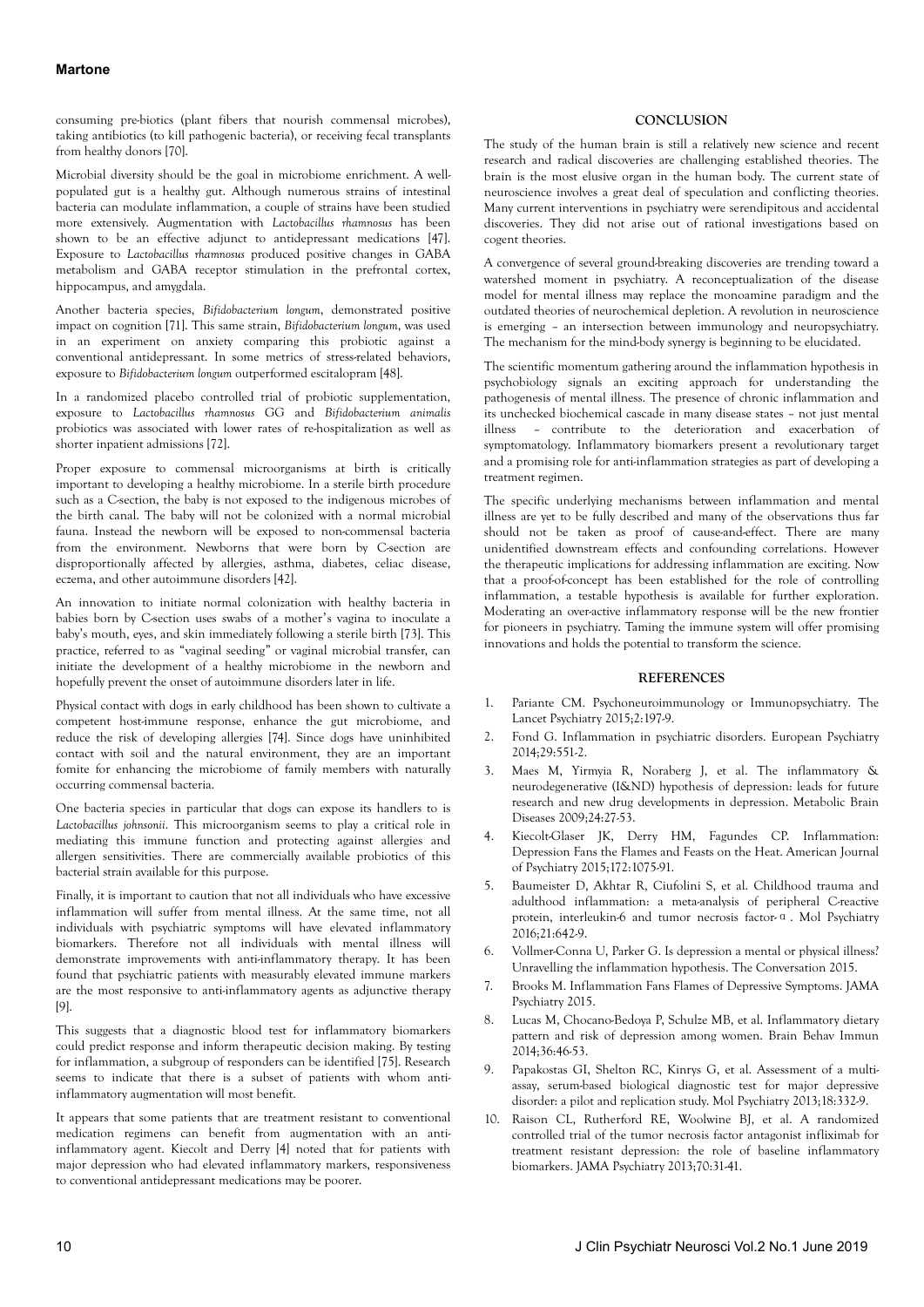#### **The inflammation hypothesis and mental illness**

- 11. Passos IC, Vasconcelos-Moreno MP, Costa LG, et al. Inflammatory markers in post-traumatic stress disorder: a systematic review, metaanalysis, and meta-regression. Lancet Psychiatry 2015;2:1002-12.
- 12. Pandey GN, Rizavi HS, Ren X, et al. Proinflammatory cytokines in the prefrontal cortex of teenage suicide victims. J Psychiatric Res 2012;46:57-63.
- 13. Black C, Miller BJ. Meta-Analysis of Cytokines and Chemokines in Suicidality: Distinguishing Suicidal Versus Nonsuicidal Patients. Biological Psychiatry 2015;78:28-37.
- 14. Jeon-Slaughter H, Claassen CA, Khan DA, et al. Temporal Association Between Nonfatal Self-Directed Violence and Tree and Grass Pollen Counts. Journal of Clinical Psychiatry. 2016;77:1160-7.
- 15. Barzilay R, Lobel T, Krivoy A, et al. Elevated C-reactive protein in schizophrenia inpatients is associated with aggressive behavior. European Psychiatry 2016;31:8-12.
- 16. Kogan S, Ospina LH, Kimhy D. Inflammation in individuals with schizophrenia – Implications for neurocognition and daily function. Brain, Behavior, and Immunity 2018;74:296-9.
- 17. Bloomfield PS, Selvaraj S, Veronese M. Microglial Activity in People at Ultra High Risk of Psychosis and in Schizophrenia: An [11C]PBR28 PET Brain Imaging Study. American Journal of Psychiatry. 2016;173:44-52.
- 18. Benros ME, Waltoft BL, Nordentoft M, et al. Autoimmune Diseases and Severe Infections as Risk Factors for Mood Disorders: A Nationwide Study. JAMA Psychiatry 2013;70:812-20.
- 19. Benros ME, Nielsen PR, Nordentoft M, et al. Autoimmune Diseases and Severe Infections as Risk Factors for Schizophrenia: A 30-Year Population-Based Register Study. Am J Psychiatry 2011;168:1303-10.
- 20. Lund-Sørensen H, Benros ME, Madsen T, et al. A Nationwide Cohort Study of the Association Between Hospitalization with Infection and Risk of Death by Suicide. JAMA Psychiatry. 2016;73:912-9.
- 21. Sundquist K, Li X, Hemminki K, et al. Subsequent Risk of Hospitalization for Neuropsychiatric Disorders in Patients with Rheumatoid Diseases: A Nationwide Study from Sweden. Archives of General Psychiatry 2008;65:501-7.
- 22. Williams C. Is depression a kind of allergic reaction? The Guardian 2015.
- 23. Raison CL, Capuron L, Miller AH. Cytokines sing the blues: inflammation and the pathogenesis of depression. Trends in Immunology 2006;27:24-31.
- 24. Prossin AR, Koch AE, Campbell PL, et al. Acute experimental changes in mood state regulate immune functions in relation to central opioid neurotransmission: a model of human CNS-peripheral inflammatory interaction. Molecular Psychiatry 2016;21:243-51.
- 25. Köhler O, Peterson L, Mors O, et al. Inflammation and depression: combined use of selective serotonin reuptake inhibitors and NSAIDs or paracetamol and psychiatric outcomes. Brain and Behavior 2015;5:e00338.
- 26. Laan W, Grobbee DE, Selten JP, et al. Adjuvant aspirin therapy reduces symptoms of schizophrenia spectrum disorders: results from a double-blind, placebo-controlled trial. J Clin Psychiatry 2010;71:520-7.
- 27. Imbimbo BP, Solfrizzi V, Panza F. Are NSAIDs Useful to Treat Alzheimer's Disease or Mild Cognitive Impairment? Frontiers in Aging Neuroscience 2010;2:19.
- 28. Louveau A, Smirnov I, Keyes TJ, et al. Structural and functional features of central nervous system lymphatic vessels. Nature 2015;523:337-341.
- 29. Mind and antibody: the return of immunopsychiatry. The Lancet Psychiatry 2015;2:191.
- 30. Anderson P. Depression: Allergic Reaction? Infectious Disease? Medscape 2015.
- 31. Chiu CH, Wang YC, Lin CL, et al. Leptospirosis and Depression: A Nationwide Cohort Analysis. Journal of Clinical Psychiatry 2017;78:e398-e403.
- 32. Walker LC, Jucker M. The Malignant Protein Puzzle. Cerebrum The Dana Foundation 2016.
- 33. Coccaro EF, Lee R, Groer MW, et al. Toxoplasma gondii Infection: Relationship With Aggression in Psychiatric Subjects. Journal of Clinical Psychiatry 2016;77:334-41.
- 34. Schmidt C. Mental Health May Depend on Creatures in the Gut. Scientific American 2015; 312.
- 35. Zhou L, Foster JA. Psychobiotics and the gut-brain axis: in pursuit of happiness. Neuropsychiatr Dis Treat 2015;11:715-23.
- 36. Davenport L. Gut Microbiota Altered in First-Episode Schizophrenia. Medscape 2016.
- 37. Raison CL, Lowry CA, Graham AW. Inflammation, Sanitation, and Consternation. Archives of General Psychiatry 2010;67:1211-24.
- 38. Branton WG, Ellestad KK, Maingat F, et al. Brain microbial populations in HIV/AIDS: α-proteobacteria predominated independent of host immune status. PLoS One. 2013;8:e54673.
- 39. Helmby H. Human helminth therapy to treat inflammatory disorders – where do we stand? BMC Immunology 2015;16:1-5.
- 40. Hesslemar B, Hicke-Roberts A, Wennergren G. Allergy in Children in Hand Versus Machine Dishwashing. Pediatrics 2015;135:e1-8.
- 41. Lynch SJ, Sears MR, Hancox RJ. Thumb-Sucking, Nail-Biting, and Atopic Sensitization, Asthma, and Hay Fever. Pediatrics 2016;138: e20160443.
- 42. Dinan TG, Stanton C, Cryan JF. Psychobiotics: a novel class of psychotropic. Biol Psychiatry 2013;15:720-6.
- 43. Molloy A. Mothers facing C-sections look to 'vaginal seeding' to boost their babies' health. The Guardian 2015.
- 44. Fujimura KE, Demoor T, Rauch M, et al. House dust exposure medicates gut microbiome Lactobacillus enrichment and airway immune defense against allergens and virus infection. PNAS. 2013;111:805-10.
- 45. Frye RE, Slattery J, MacFabe D, et al. Approaches to studying and manipulating the enteric microbiome to improve autism symptoms. Microb Ecol Health Dis 2015; 26:26878.
- 46. Hsiao EY, McBride SW, Hsien S, et al. Microbiota modulate behavioral and physiological abnormalities associated with neurodevelopmental disorders. Cell 2013;155:1451-63.
- 47. Bravo JA, Forsythe P, Chew MV, et al. Ingestion of Lactobacillus strain regulates emotional behavior and central GABA receptor expression in a mouse via the vagus nerve. PNAS. 2011;10:16050-55.
- 48. Kantak PA, Bobrow DN, Nyby JG. Obsessive-compulsive-like behaviors in house mice are attenuated by a probiotic (Lactobacillus rhamnosus GG). Behav Pharmacol 2014;25:71-9.
- 49. Savignac HM, Kiely B, Dinan TG. Bifidobacteria exert strain-specific effects on stress-related behavior and physiology in BALB/c mice. Neurogastroenterol Motil 2014;26:1615-27.
- 50. Meng T. Duke scientists treat depression with intestinal worms. The Chronicle 2015.
- 51. Khandaker GM, Cousins L, Deakin J, et al. Inflammation and immunity in schizophrenia: implications for pathophysiology and treatment. Lancet Psychiatry 2015;2:258-70.
- 52. Miller B. Adjunctive Monoclonal Antibody Immunotherapy in Schizophrenia. Psychiatric Times 2016.
- 53. Wall R, Cryan JF, Ross RP, et al. Bacterial neuroactive compounds produced by psychobiotics. Adv Exp Med Biol 2014:221-39.
- 54. Soczynska JK, Zhang L, Kennedy SH, et al. Are Psychiatric Disorders Inflammatory-Based Conditions? Psychiatric Times 2012.
- 55. Daniele S, Zappelli E, Martini C. Trazadone regulates neurotrophic/ growth factors, mitogen-activated protein kinases and lactate release in human primary astrocytes. Journal of Neuroinflammation. 2015;12:225.
- 56. Nery FG, Monkul ES, Hatch JP, et al. Celecoxib as an adjunct in the treatment of depressive or mixed episodes of bipolar disorder: a double-blind, randomized, placebo-controlled study. Hum Psychopharmacol 2008;23:87-94.
- 57. Levkovitz Y, Mendlovich S, Riwkes S, et al. A double-blind, randomized study of minocylcline for the treatment of negative and